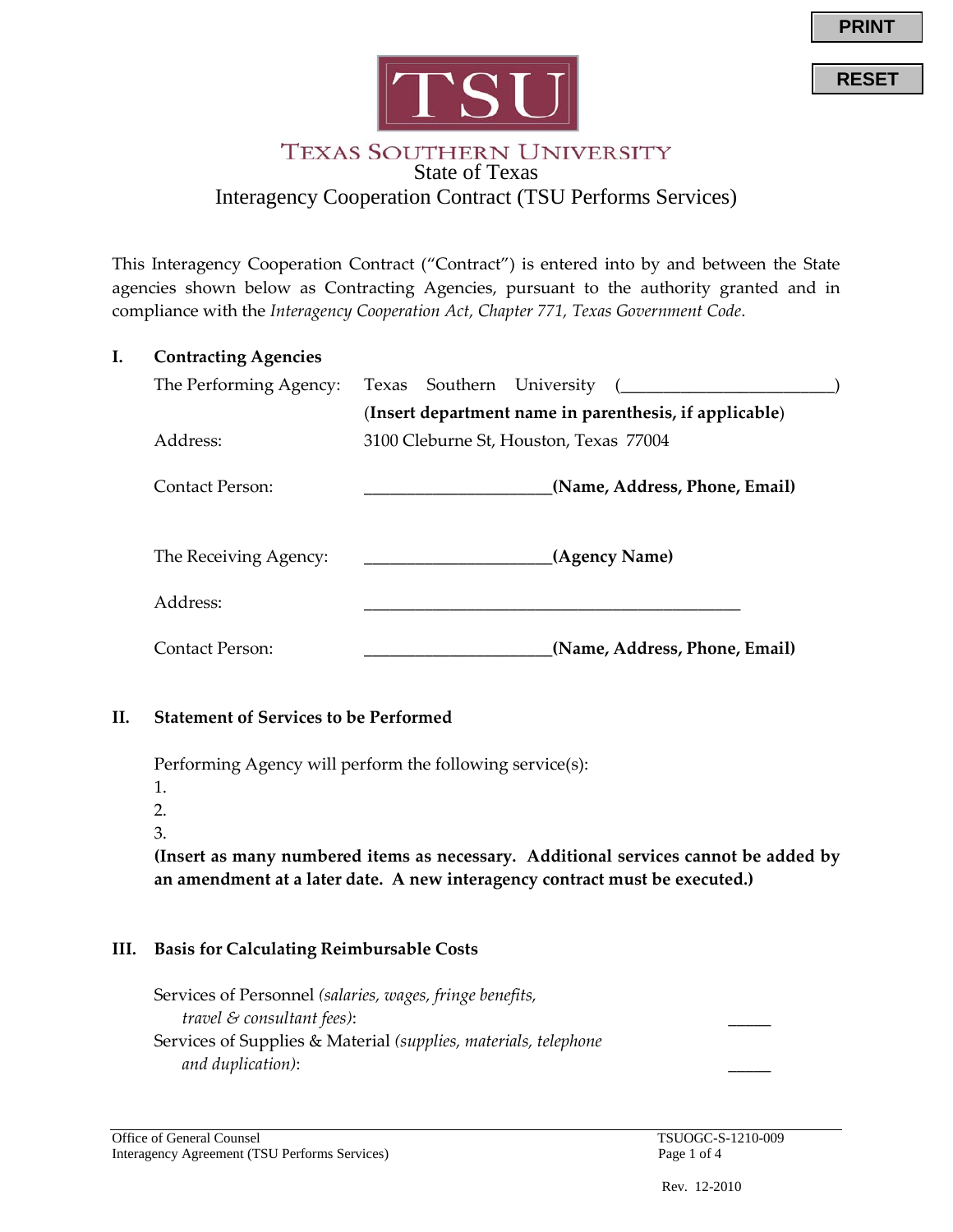

### **TEXAS SOUTHERN UNIVERSITY** State of Texas

| <b>Interagency Cooperation Contract (TSU Performs Services)</b> |  |  |
|-----------------------------------------------------------------|--|--|
| Services of equipment (computer services, equipment usage):     |  |  |
| <b>TOTAL DIRECT COSTS:</b>                                      |  |  |
| Indirect costs (%)                                              |  |  |
| <b>TOTAL AMOUNT DUE</b>                                         |  |  |

#### **IV. Contract Amount**

The total amount of this contract shall not exceed \$\_\_\_\_\_\_\_\_\_ **(insert written amount).** *<This is the maximum amount collectable under the contract as written.>*

#### **V. Payment of Services**

Performing Agency will invoice Receiving Agency for services \_\_\_\_\_\_\_\_\_. **(***Note: For example, weekly, monthly, in one lump sum upon execution of this Contract, or upon complete performance of the services).*

In accordance with Chapter 771, *Texas Government Code*, Receiving Agency shall reimburse Performing Agency for services satisfactorily performed from appropriation items or accounts of the Receiving Agency from which like expenditures would normally be paid, based upon vouchers drawn by the Receiving Agency payable to Performing Agency.

#### **VI. Warranties:**

Performing Agency warrants that (1) it has authority to perform the services and (2) the representative signing this Contract on its behalf is authorized by its governing body to sign this Contract.

Receiving Agency warrants that (1) it has the authority to contract for the services and (2) the representative signing this Contract on its behalf is authorized by its governing body to sign this Contract.

## **VII. Term of the Contract**

This Agreement is to begin \_\_\_\_\_\_\_\_\_\_\_\_\_\_ and terminate \_\_\_\_\_\_\_\_\_\_\_\_\_\_. *(Term of the Agreement should not transcend the biennium).*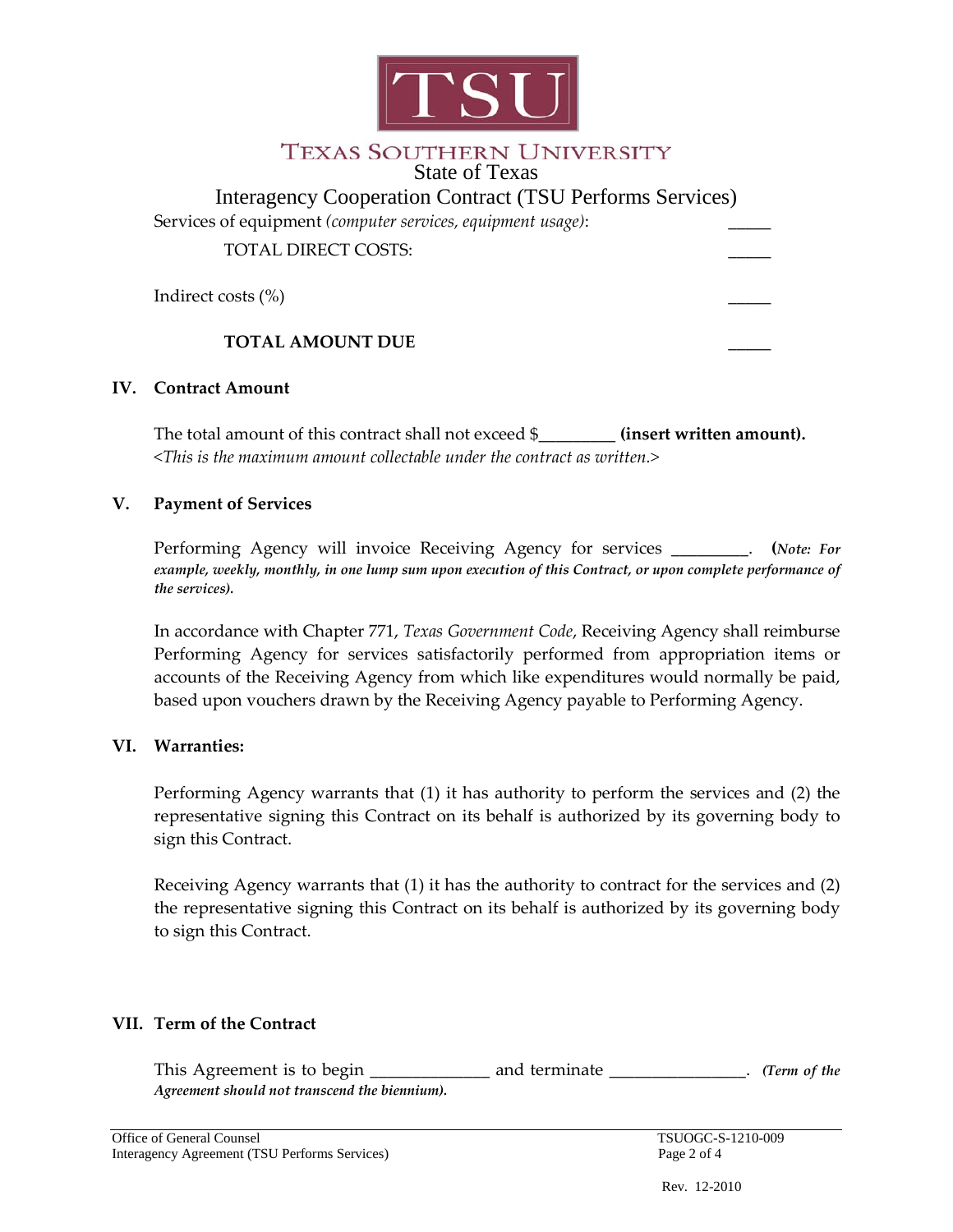

# TEXAS SOUTHERN UNIVERSITY

State of Texas

# Interagency Cooperation Contract (TSU Performs Services)

### **VIII. Termination:**

In the event of a material failure by a Contracting Agency to perform its duties and obligations in accordance with the terms of this Contract, the other agency may terminate this Contract upon thirty (30) days' advance written notice of termination setting forth the nature of the material failure; provided that, the material failure is through no fault of the terminating agency. The termination will not be effective if the material failure is fully cured prior to the end of the thirty (30) day period.

Performing Agency may terminate this Contract without cause upon thirty (30) days' advance written notice of termination to the Receiving Agency. Upon notice, Performing Agency shall immediately discontinue all services affected (unless the notice directs otherwise) and deliver to Receiving Agency all reports for and/or accumulated by Performing Agency in performing this Agreement, whether completed or in process. Upon termination of this Agreement, all equipment acquisitions purchased pursuant to this Agreement remain with and become the property of Performing Agency. Subject to Article IV, Performing Agency shall be reimbursed for services performed before termination date and reasonable costs associated with delivery requirements as set forth above.

#### **IX. Miscellaneous**

The Contracting Agencies certify that, (1) the services specified above are necessary and essential for activities that are properly within the statutory functions and programs of the affected State agencies, (2) the proposed arrangements serve the interest of efficient and economical administration of the State, and (3) the services, supplies or materials contracted for are not required by Section 21, Article 16 of the *Texas Constitution* to be supplied under contract given to the lowest responsible bidder.

The person signing below on behalf of Performing Agency and Receiving Agency warrant that he/she has the authority to execute this agreement according to its terms.

**Performing Agency: Receiving Agency: Texas Southern University** \_\_\_\_\_\_\_\_\_\_\_\_\_\_\_\_\_\_\_\_\_\_\_\_\_\_